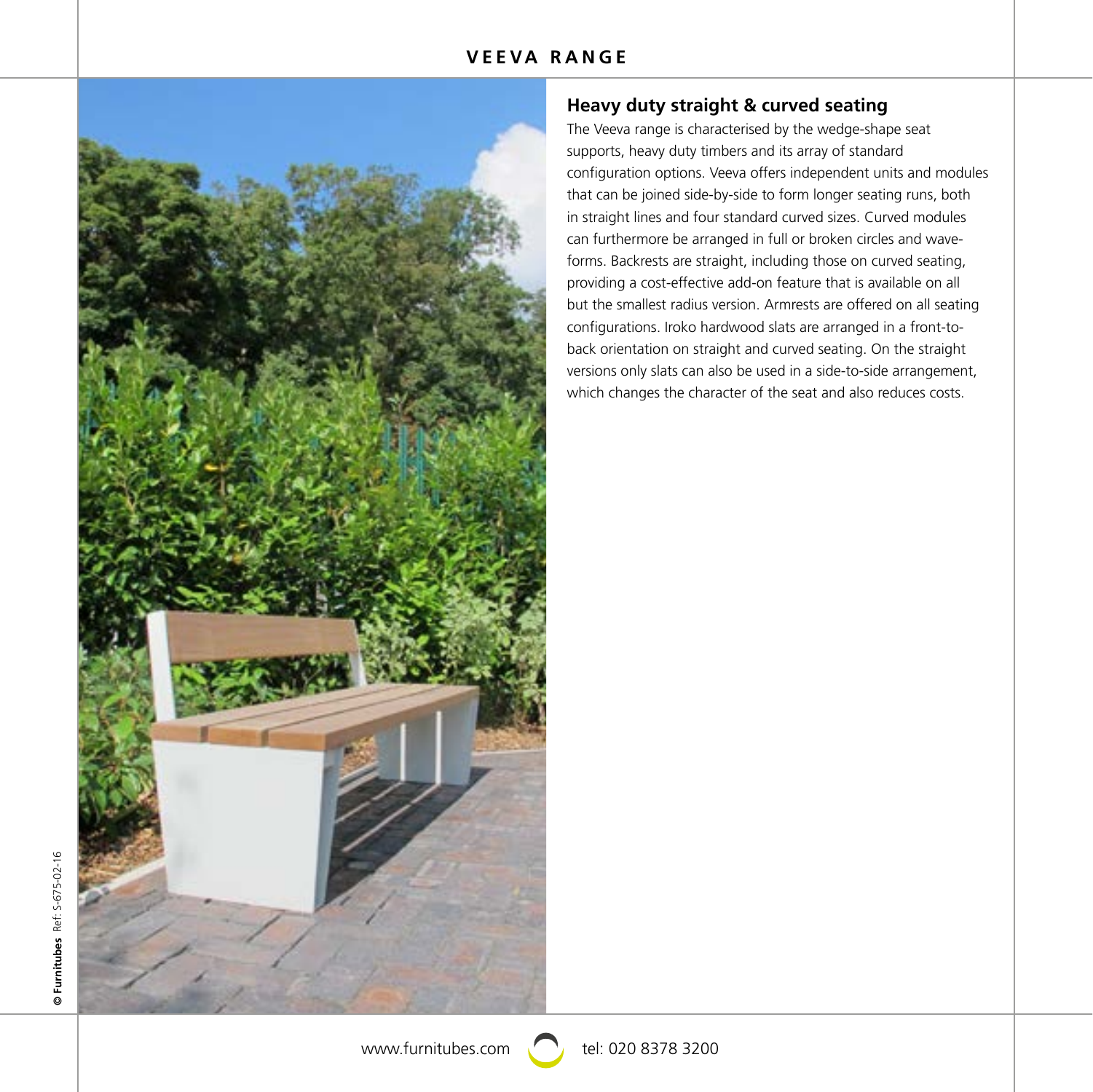# **VEEVA RANGE**



www.furnitubes.com  $\bigcirc$  tel: 020 8378 3200

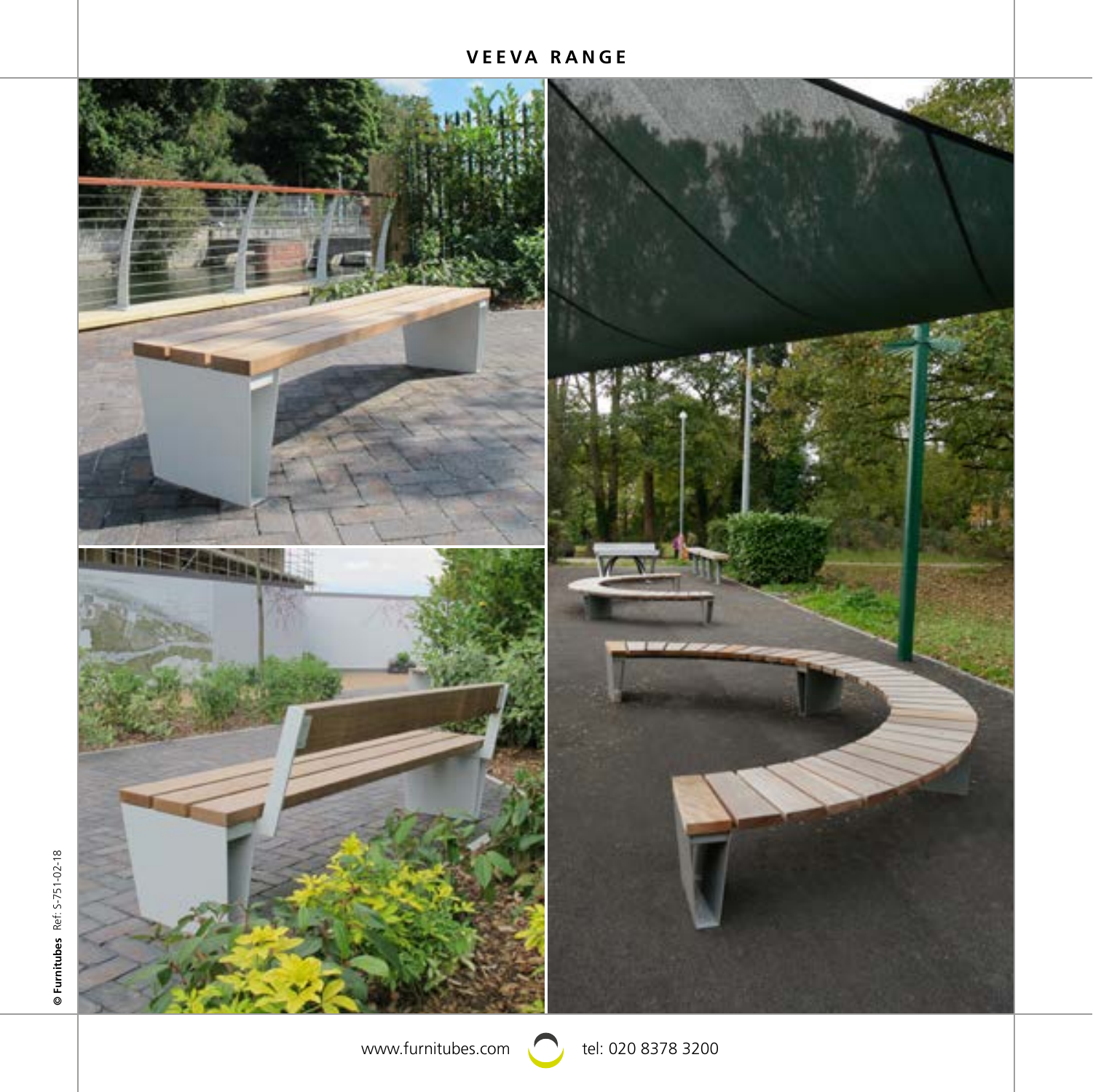# **Independent benches and seats**

A stand-alone independent unit is the traditional way of providing seating in many outdoor locations, allowing small groups of people to sit together. Standard length modules of straight and curved units in the Veeva range comfortably accommodate 3 people, and up to 4 at a tighter fit where armrests are not used.





are views or points of interest in both directions. Without a state and encourages people to sit f<br>and harling to bandh is ideal as a shart tarm rest point. maependent bench<br>Benches offer double aspect seating, which is useful where there backrest, a bench is ideal as a short term rest point.



### **Independent Seat**

The addition of a backrest improves the comfort of the seat for the user and encourages people to sit for longer.

2035 2035

# 1960 1885 1960 **Continuous run benches and seats**

Longer runs of joined-up seating are a neat solution where high volume seating provision is required, taking up less space and also encourgaing more social interaction compared with separated seats. Backrests can be used on all or just selected modules as required, as shown in this illustration.



www.furnitubes.com  $\bigcap$  tel: 020 8378 3200

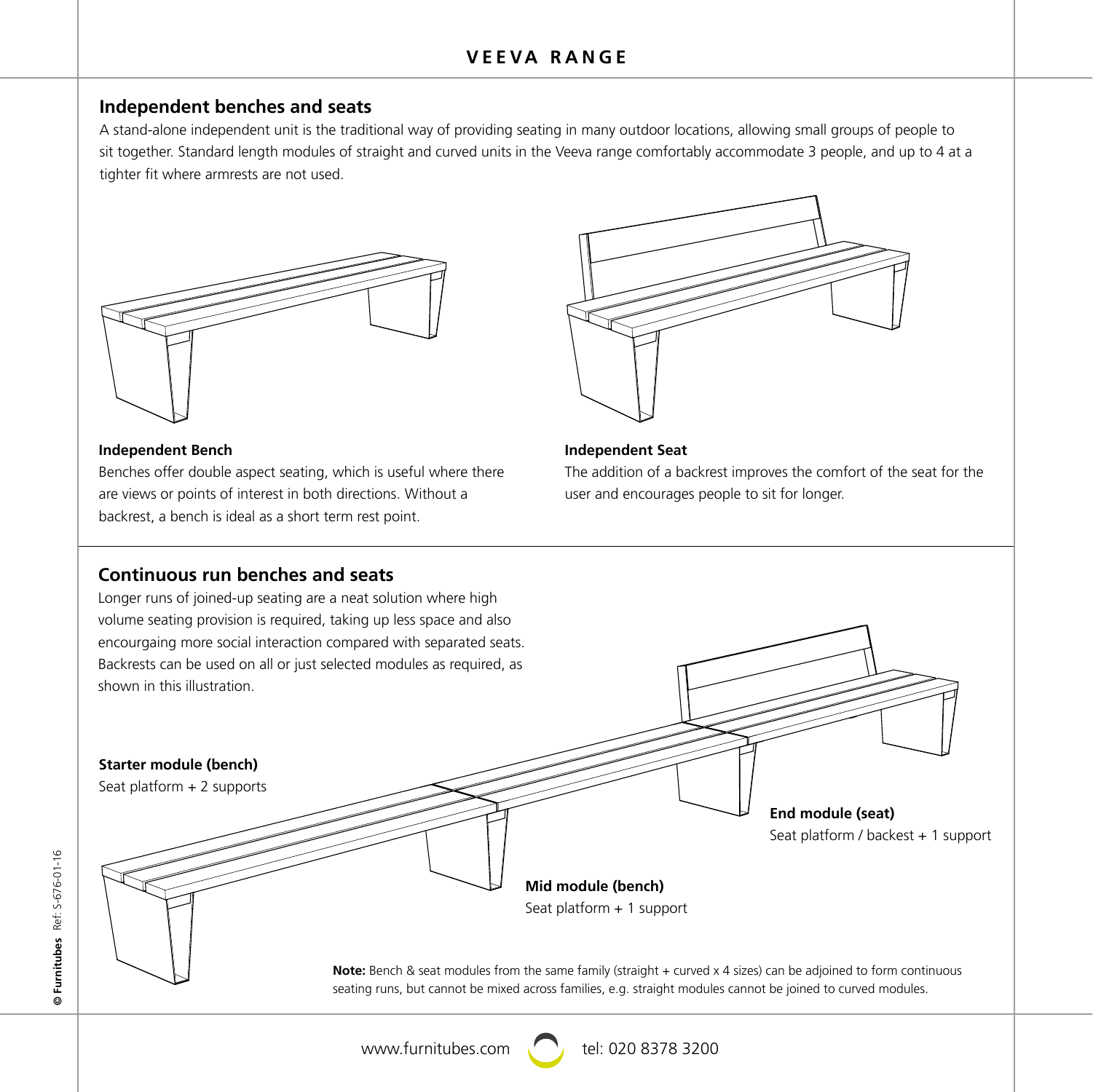# **Continuous run seating dimensions**

The illustration below shows the points of measurement for starter, mid and end modules in a continuous straight seating run, and also the ground fixing points.



### **Armrests**

a seat. Placement of armrests can also deter rough sleeping. The positions of armrests on all Veeva seating are pre-determined, set out as<br>| Armrests define individual seating spaces and are particularly useful to less able-bodied people as an aid to lowering onto and alighting from shown below, to provide a comfortable seating width and not to divide the seat into areas that result in unusable 'dead space'.



# **Installation**

Each steel support on all Veeva seating units is pre-drilled with 2 no. holes for M10 ground fixings (not supplied). The internal spaces between the side plates of the supports are shown below. If there is insufficient space to use a spanner or socket to tighten a fixings, we suggest that a stud is pre-fixed to the underside of the support, which can then be set into a concrete foundation block or a cored hole in the paving.



www.furnitubes.com  $\bigcap$  tel: 020 8378 3200

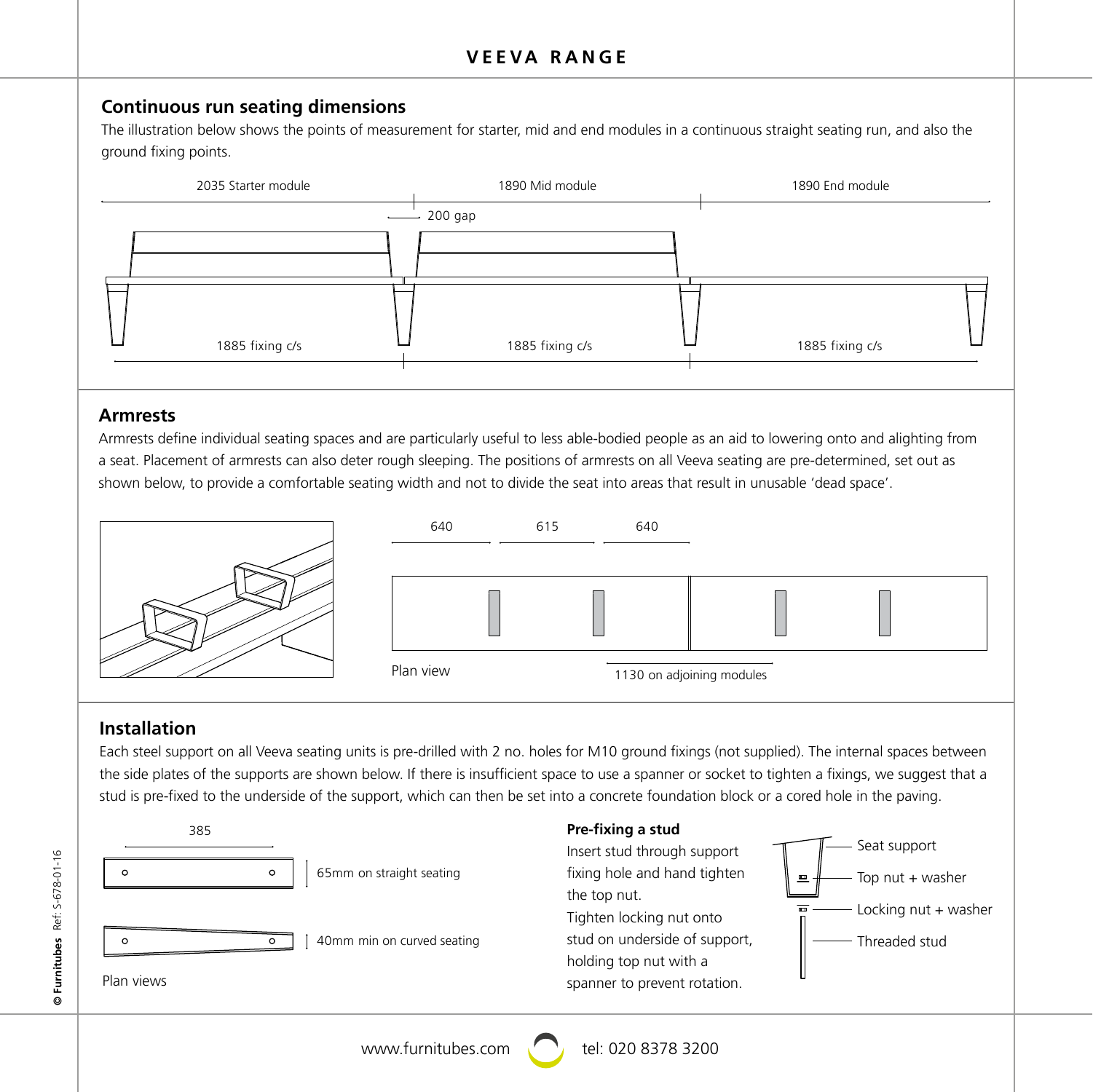

### **VEEVA STRAIGHT WITH SIDE-TO-SIDE PLATFORM SLATS**

vEEVA STRAIGHT WITH SIDE-TO-SIDE PLATFORM SLATS<br>Standard assembly: steel supports & frames (where applicable) for bolt-down fixing in triple processed finish, with iroko timber slats in smooth planed finish

BENCHES

**VEEB2035** Independent, 2035mm long

**VEEB204S** Starter module, 2035mm long

**VEEB189M** Mid module, 1890mm long

**VEEB189E** End module, 1890mm long SEATS WITH BACKRESTS 2035 1890 1890

**VEE2035** Independent, 2035mm long

**VEE204S** Starter module, 2035mm long

1960 1885 1960

**VEE189M** Mid module, 1890mm long

**VEE189E** End module, 1890mm long

2035 1890 1890

1960 1885

1960 1885 1960

### OPTIONS:

- Armrest(s), triple process coated (PPC) finish
- Steelwork in polyester powder coated finish to any RAL colour reference, over plain steel or galvanising
- Timbers with UV protective finish

www.furnitubes.com  $\bigcap$  tel: 020 8378 3200

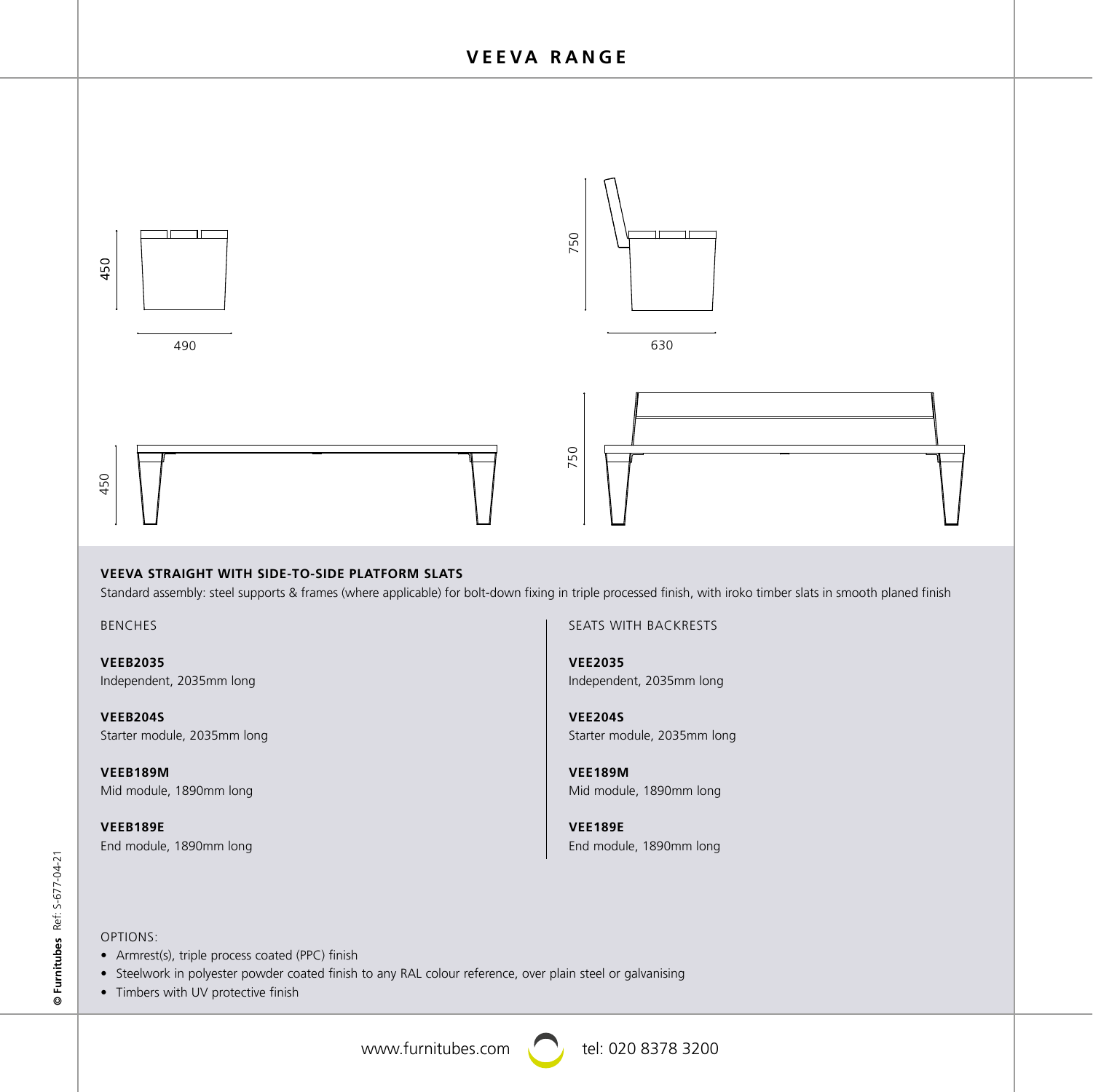

### **VEEVA STRAIGHT WITH FRONT-TO-BACK PLATFORM SLATS**

Standard assembly: steel supports & frames (where applicable) for bolt-down fixing in triple processed finish, with iroko timber slats in smooth planed finish 5805

BENCHES 2035 1890 1890

> **VEEFB2035** Independent, 2035mm long

**VEEFB204S** Starter module, 2035mm long 1960 1885 1960

> **VEEFB189M** Mid module, 1890mm long

> **VEEFB189E** End module, 1890mm long

SEATS WITH BACKRESTS

**VEEF2035** Independent, 2035mm long 2035 1890 1890

1960 1885 1960

1960 1885

1960

**VEEF204S** Starter module, 2035mm long

**VEEF189M** Mid module, 1890mm long<br>

en and the same of the same of the same of the same of the same of the same of the same of the same of the same of the same of the same of the same of the same of the same of the same of the same of the same of the same o End module, 1890mm long 2035 1890 1890

## OPTIONS:

- Armrest(s), triple process coated (PPC) finish
- Armrest(s), tripie process coated (PPC) finish<br>• Steelwork in polyester powder coated finish to any RAL colour reference, over plain steel or galvanising
- Timbers with UV protective finish

www.furnitubes.com  $\bigcap$  tel: 020 8378 3200



1960 1885 1960

1960 1885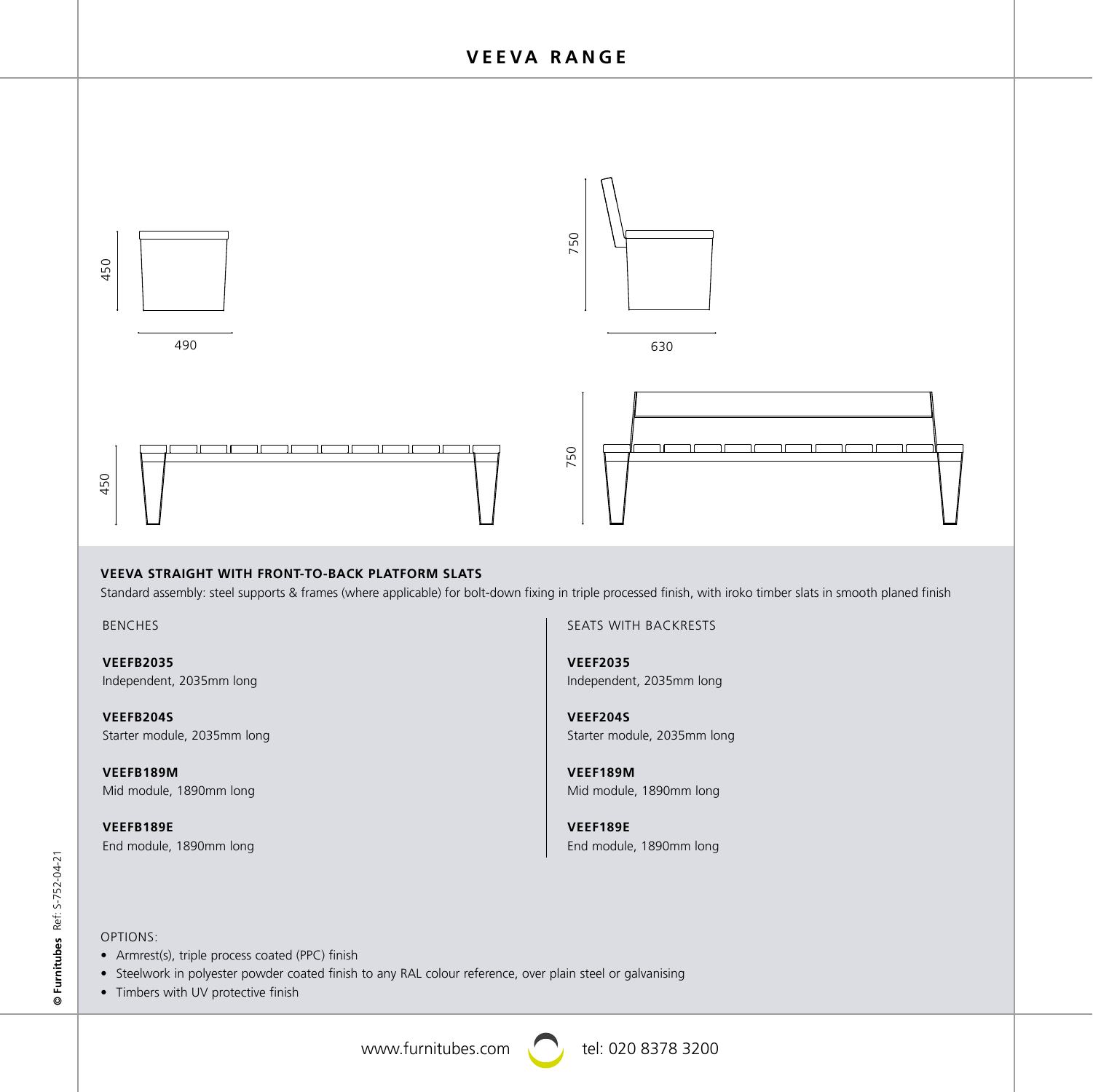# **Standard curved options to suit most sites**

Curved seats and benches serve to visually break up orthogonal site layouts and emphasise features such as trees. They can be used independently, in pairs or multiples to create arcs and wave-forms, or linked to form complete circles. Four radii - from 1.8m up to to 3.6m - are offered as standard in the Veeva range, all configured around a given number of units to form a complete circle, with each segment designed to accommodate 3 people. Backrests are straight and are inset from the ends of the seating platforms, meaning the backrest is not continuous when curved modules are directly adjoined. Unlike most other seating in our range, the timber slats on curved Veeva seating are tapered in plan so that the gaps between slats are parallel.



### **Bench**

Benches are a popular choice where access can be gained from both sides, allowing people to sit facing opposite directions. Benches are most often used for 'short stay' seating locations.



# 640 615 1130 640 615 1130

640 615 640

640 615 640

640 615 640

### **Seat - internal backrest**

Most often used around features such as specimen trees, and ideal for outward-looking situations. The backrest provides a comfortable support for longer term seating.

### **Seat - external backrest**

These seats are often used to focus on a central feature in the landscape or to provide a visually softer alternative to angular corner seating.

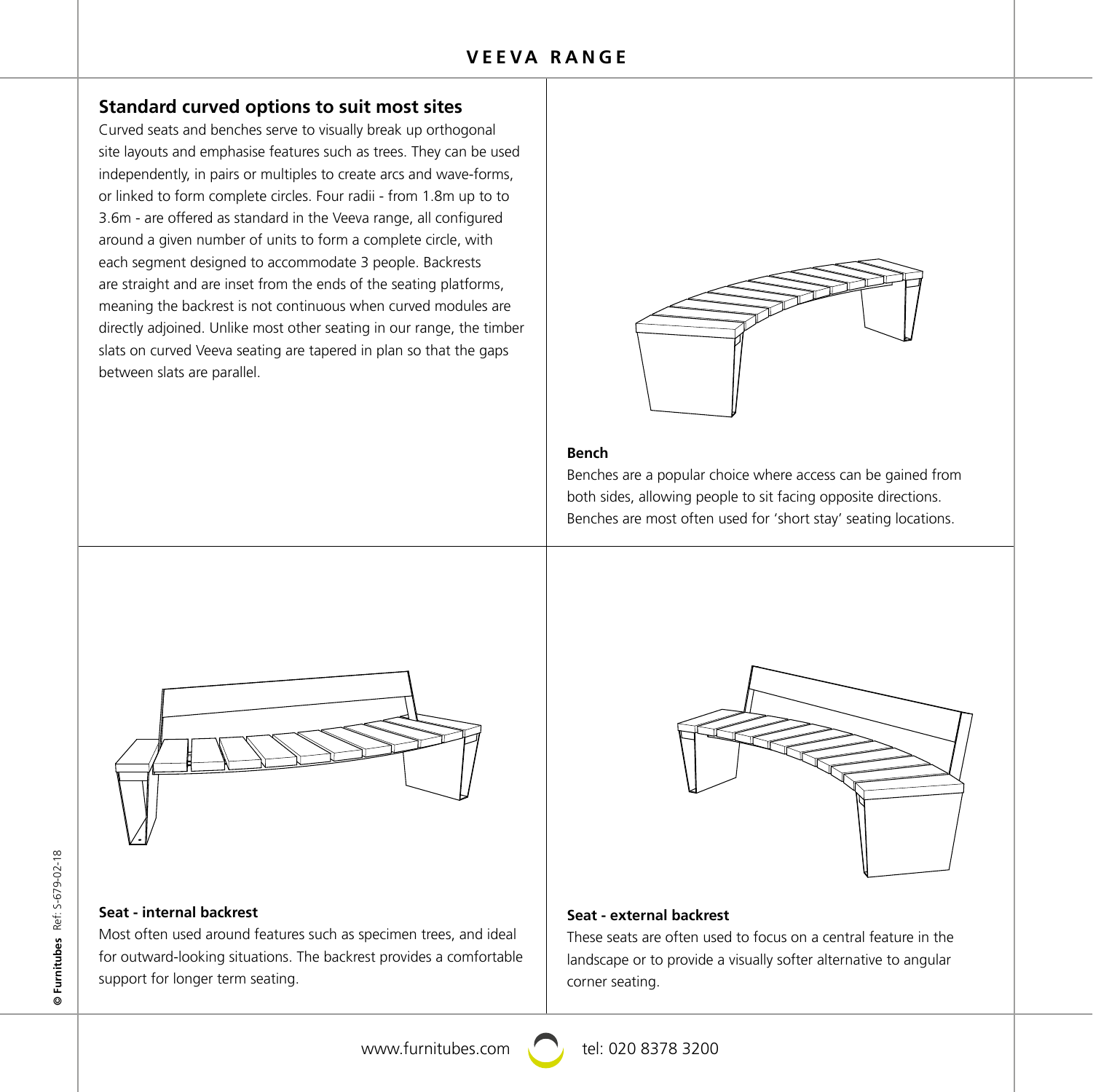### OPTIONS:

- Armrest(s) in standard positions to provide comfortable seating place widths, triple process coated (PPC) finish
- Steelwork in polyester powder coated finish to any RAL colour reference, over plain or galvanised steel
- Timbers with UV protective finish

### **Notes:**

- 1890mm = arc length on c/l between centres of end slats. Overall c/l length of independent and start modules = 2035mm.
- Grey boxes indicate armrest positions
- Grey dashed lines indicate alignment of internal & external backrests





### **VEEVA CURVED SEATS & BENCHES**

Standard assembly: steel supports & frames for bolt-down fixing in triple processed finish, with iroko timber slats in smooth planed finish

| <b>BENCHES</b> | I SEATS WITH        | SEATS WITH        |
|----------------|---------------------|-------------------|
|                | I INTERNAL BACKREST | EXTERNAL BACKREST |

60° / 1.8m radius, 3 person seat & bench units

| VEERB186               | n/a | n/a |
|------------------------|-----|-----|
| Independent, 2035mm    |     |     |
| <b>VEERB18S</b>        | n/a | n/a |
| Starter module, 2035mm |     |     |
| <b>VEERB18M</b>        | n/a | n/a |
| Mid module, 1890mm     |     |     |
| <b>VEERB18E</b>        | n/a | n/a |
| End module, 1890mm     |     |     |

45° / 2.4m radius, 3 person seat & bench units

**VEERB248** Independent, 2035mm **VEERB24S** Starter module, 2035mm **VEERB24M** Mid module, 1890mm

**VEERB24E** End module, 1890mm

36° / 3.0m radius, 3 person seat & bench units

**VEERB3010** Independent, 2035mm

**VEERB30S** Starter module, 2035mm

**VEERB30M** Mid module, 1890mm

**VEERB30E** End module, 1890mm 30° / 3.6m radius, 3 person seat & bench units **VEERSX30E** End module, 1890mm

**VEERB3612** Independent, 2035mm

**VEERB36S** Starter module, 2035mm

**VEERB36M** Mid module, 1890mm **VEERB36E** End module, 1890mm **VEERSX248** Independent, 2035mm **VEERSX24S** Starter module, 2035mm

**VEERSX24M**

Mid module, 1890mm **VEERSX24E** End module, 1890mm

Starter module, 2035mm

**VEERSX3010** Independent, 2035mm **VEERSX30S**

**VEERSX30M** Mid module, 1890mm

**VEERSX3612** Independent, 2035mm **VEERSX36S** Starter module, 2035mm

**VEERSX36M** Mid module, 1890mm **VEERSX36E** End module, 1890mm

Mid module, 1890mm **VEERSV24E** End module, 1890mm

**VEERSV24M**

**VEERSV248** Independent, 2035mm **VEERSV24S** Starter module, 2035mm

**VEERSV3010** Independent, 2035mm

**VEERSV30S** Starter module, 2035mm

**VEERSV30M** Mid module, 1890mm **VEERSV30E**

End module, 1890mm

**VEERSV3612** Independent, 2035mm

**VEERSV36S** Starter module, 2035mm

**VEERSV36M** Mid module, 1890mm

**VEERSV36E** End module, 1890mm

Furnitubes Ref: S-680-03-20 Ref: S-680-03-20 **© Furnitubes**

640 615 640



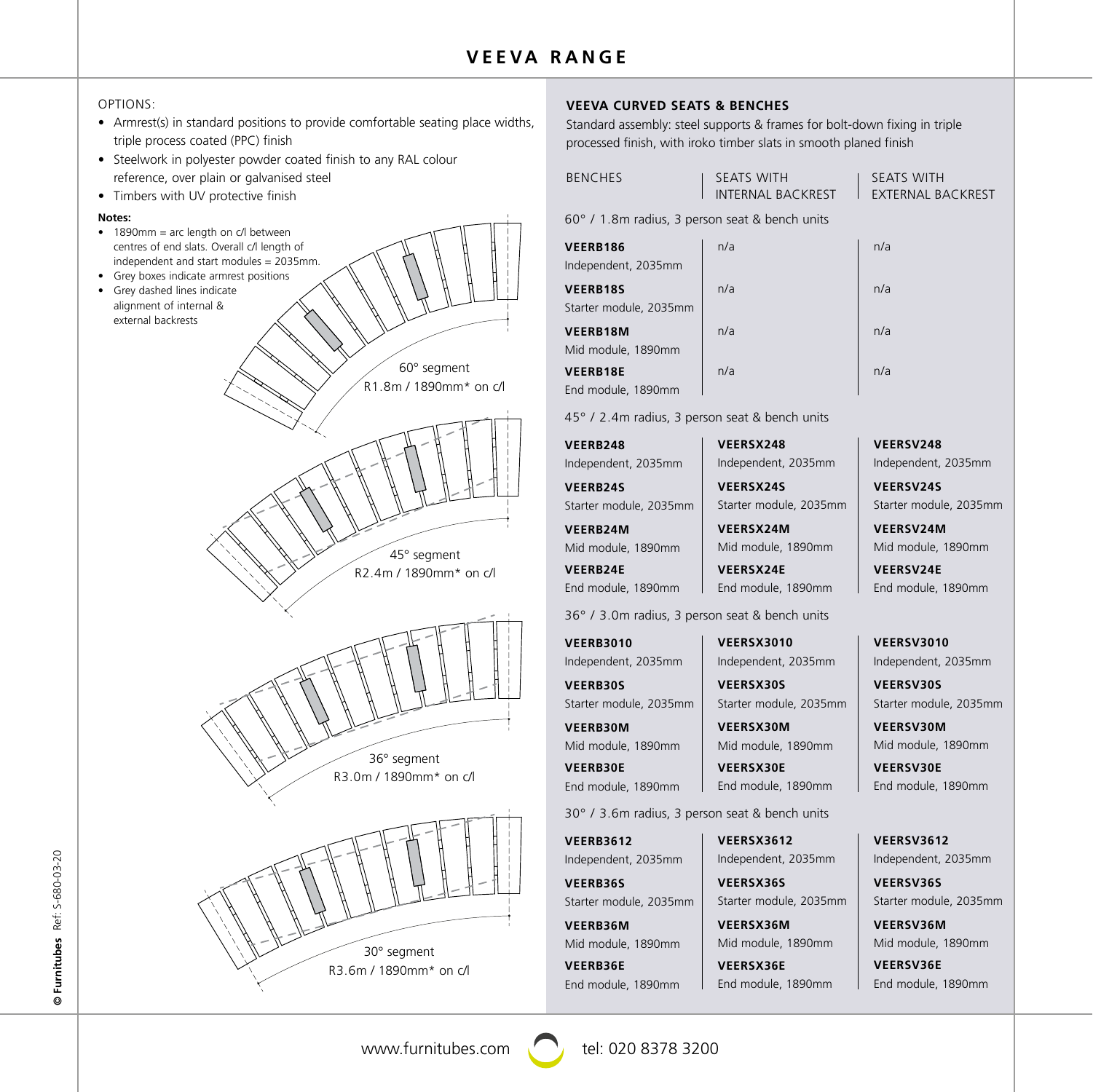

Furnitubes Ref: S-681-01-16 Ref: S-681-01-16 **© Furnitubes**

www.furnitubes.com  $\bigcirc$  tel: 020 8378 3200